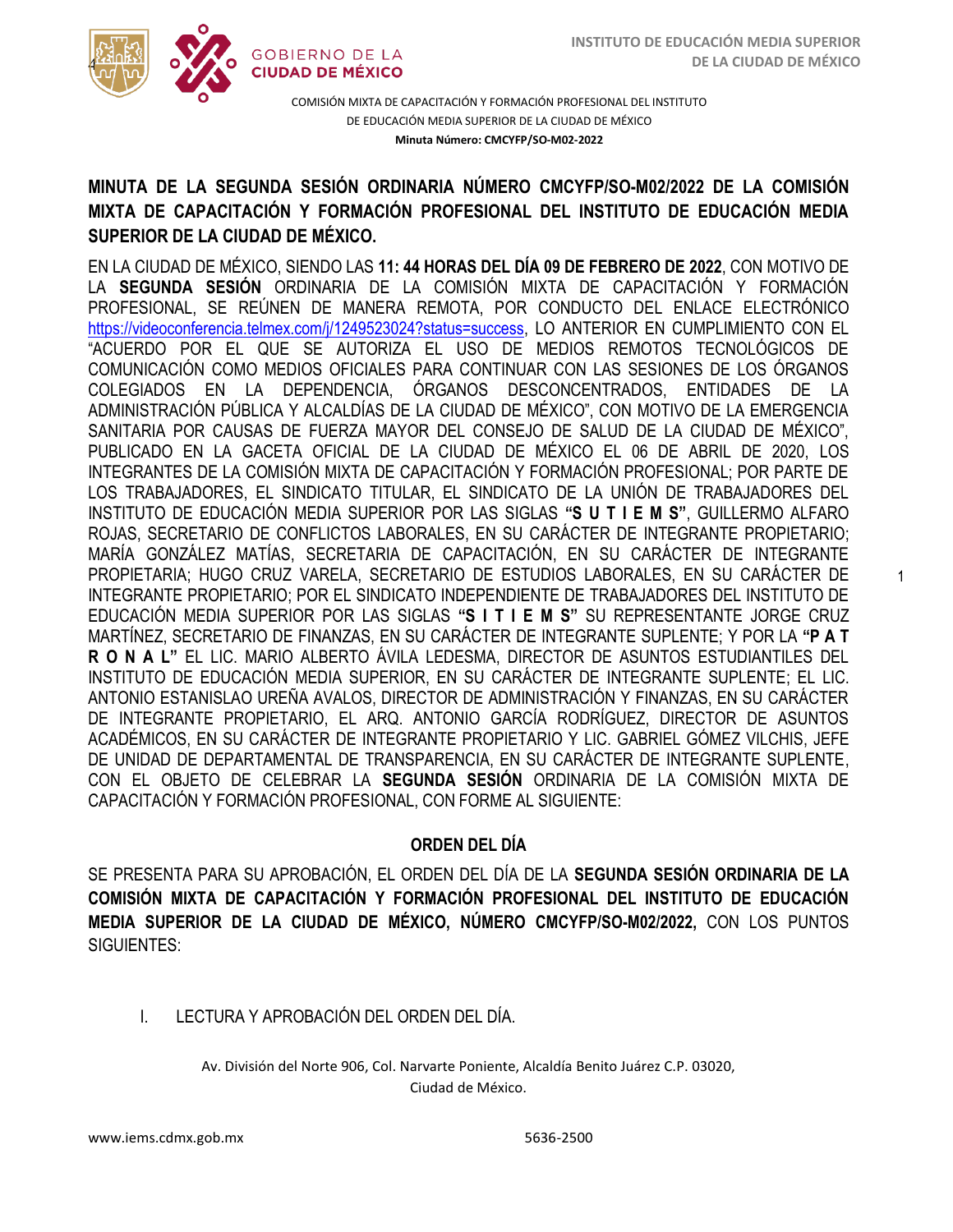

COMISIÓN MIXTA DE CAPACITACIÓN Y FORMACIÓN PROFESIONAL DEL INSTITUTO DE EDUCACIÓN MEDIA SUPERIOR DE LA CIUDAD DE MÉXICO **Minuta Número: CMCYFP/SO-M02-2022**

- /2020 II. SE SOMETE A CONSIDERACIÓN LA CONVOCATORIA **CON-N-CMCYFP-001-2022 "PERMISOS ESPECIALES"**
- III. SE PRESENTA PARA SU APROBACIÓN EL DICTAMEN **DIC-IEMS-CMCYFP-002-2022**.
- IV. SE PRESENTA PARA SU APROBACION, EL **PLAN ANUAL DE CAPACITACIÓN** PARA EL 2022.
- V. SE SOMETE A CONSIDERACIÓN LA FECHA PARA LA CELEBRACIÓN DE LA **TERCERA SESIÓN.** ORDINARIA DE LA COMISIÓN MIXTA DE CAPACITACIÓN Y FORMACIÓN PROFESIONAL.

## **M I N U T A**

**PRIMERO.** DE ACUERDO CON LA LISTA DE ASISTENCIA DE LOS INTEGRANTES DE LA COMISIÓN, EXISTE QUÓRUM LEGAL VÁLIDO PARA LLEVAR A CABO LA **SEGUNDA SESIÓN** ORDINARIA DE LA COMISIÓN MIXTA DE CAPACITACIÓN Y FORMACIÓN PROFESIONAL.

LAS PERSONAS INTEGRANTES DE LA **COMISIÓN MIXTA DE CAPACITACIÓN Y FORMACIÓN PROFESIONAL DEL INSTITUTO DE EDUCACIÓN MEDIA SUPERIOR DE LA CIUDAD DE MÉXICO** APRUEBAN POR UNANIMIDAD, EL ORDEN DEL DÍA DE LA **SEGUNDA SESIÓN** ORDINARIA CON LOS PUNTOS SIGUIENTES:

- I. LECTURA Y APROBACIÓN DEL ORDEN DEL DÍA.
- II. SE SOMETE A CONSIDERACIÓN LA CONVOCATORIA **CON-N-CMCYFP-001-2022 "PERMISOS ESPECIALES"**
- III. SE PRESENTA PARA SU APROBACIÓN EL DICTAMEN **DIC-IEMS-CMCYFP-002-2022**.
- IV. SE PRESENTA PARA SU APROBACION, EL **PLAN ANUAL DE CAPACITACIÓN** PARA EL 2022.
- V. SE SOMETE A CONSIDERACIÓN LA FECHA PARA LA CELEBRACIÓN DE LA **TERCERA SESIÓN**. ORDINARIA DE LA COMISIÓN MIXTA DE CAPACITACIÓN Y FORMACIÓN PROFESIONAL.

**SEGUNDO**. LOS INTEGRANTES DE LA COMISIÓN MIXTA DE CAPACITACIÓN Y FORMACIÓN PROFESIONAL APRUEBAN EN TODAS Y CADA UNA DE SUS PARTES EL DICTAMEN **DIC-IEMS-CMCYFP-02-2022** PARA TODOS LOS EFECTOS ADMINISTRATIVOS CORRESPONDIENTES.

**TERCERO.** LOS INTEGRANTES DE LA COMISION MIXTA DE CAPACITACION Y FORMACIÓN PROFESIONAL TOMAN CONOCIMIENTO Y APRUEBAN EL SEÑALAMIENTO PARA QUE TENGA VERIFICATIVO LA CELEBRACIÓN DE **LA TERCERA** SESIÓN ORDINARIA DE LA COMISIÓN MIXTA DE CAPACITACIÓN Y FORMACIÓN PROFESIONAL EL **23 DE FEBRERO 2022**, A LAS **11:00 HORAS,** SE ENVIARÁ MEDIANTE CORREO ELECTRÓNICO LA INVITACIÓN DE LA MISMA.

**CUARTO.** LOS ACUERDOS TOMADOS EN LA PRESENTE SESIÓN, SON VÁLIDOS Y SURTIRÁN SUS EFECTOS LEGALES Y JURÍDICOS EN TÉRMINOS DE LO DISPUESTO POR LOS ARTÍCULOS 21 FRACCIONES II, VII, VIII, XII, XIII INCISO A SUBINCISOS E Y F; 32, 38, 39, 40 DEL REGLAMENTO INTERIOR DE TRABAJO DEL INSTITUTO DE EDUCACIÓN MEDIA SUPERIOR DE LA CIUDAD DE MÉXICO; 1, 18, 21, 25, 34 Y 37 DEL

Av. División del Norte 906, Col. Narvarte Poniente, Alcaldía Benito Juárez C.P. 03020,

Ciudad de México.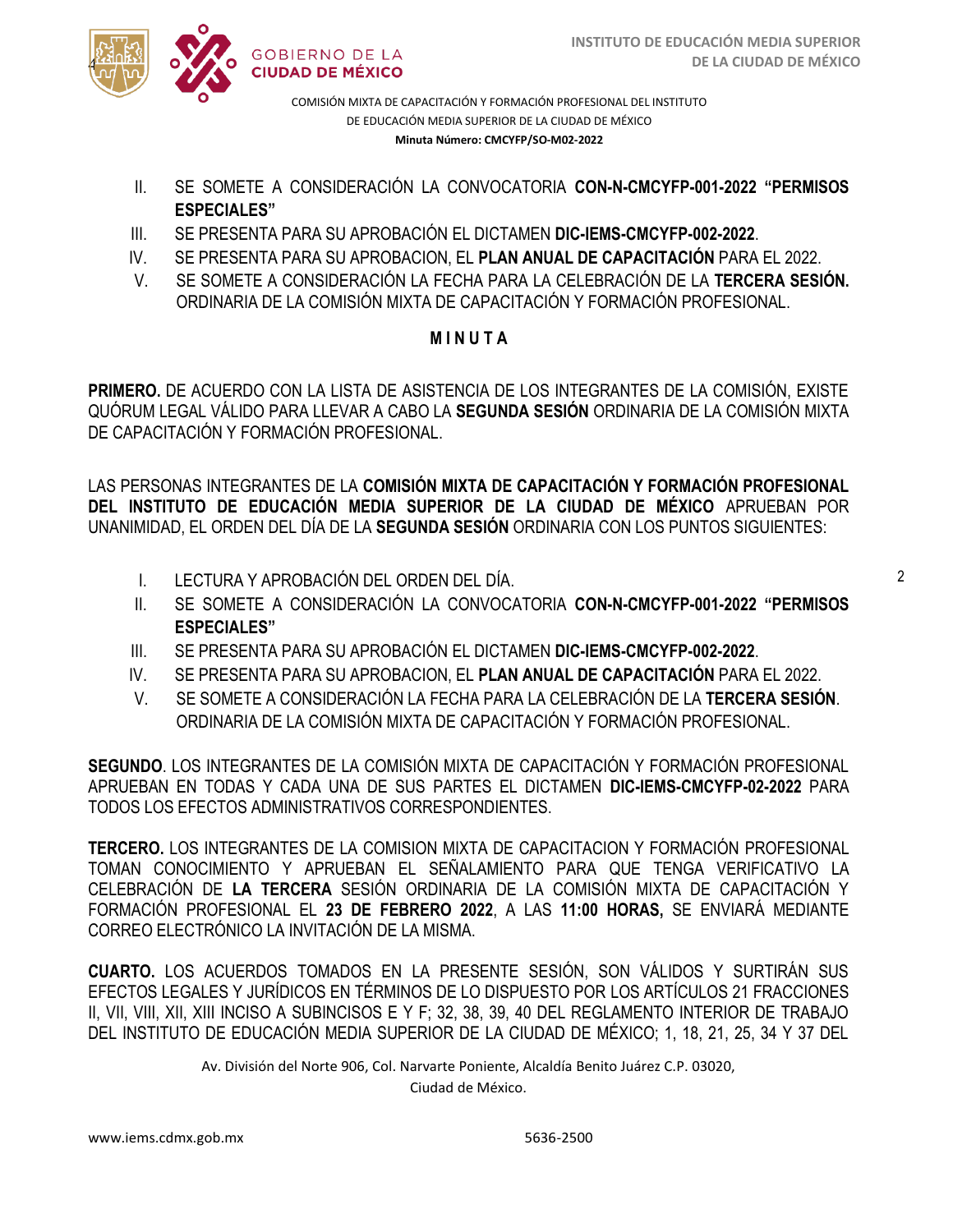

COMISIÓN MIXTA DE CAPACITACIÓN Y FORMACIÓN PROFESIONAL DEL INSTITUTO DE EDUCACIÓN MEDIA SUPERIOR DE LA CIUDAD DE MÉXICO **Minuta Número: CMCYFP/SO-M02-2022**

/2020 DE EDUCACIÓN MEDIA SUPERIOR DE LA CIUDAD DE MÉXICO; ASÍ COMO LAS CLÁUSULAS 51, 78, 79  FRACCIÓN II DEL CONTRATO COLECTIVO DE TRABAJO DEL INSTITUTO DE EDUCACIÓN MEDIA SUPERIOR REGLAMENTO DE LA COMISIÓN MIXTA DE CAPACITACIÓN Y FORMACIÓN PROFESIONAL DEL INSTITUTO DE LA CIUDAD DE MÉXICO, ASÍ COMO EL NUMERAL TERCERO. PÁRRAFO SÉPTIMO Y OCTAVO DEL "ACUERDO POR EL QUE SE AUTORIZA EL USO DE MEDIOS REMOTOS TECNOLÓGICOS DE COMUNICACIÓN COMO MEDIOS OFICIALES PARA CONTINUAR CON LAS SESIONES DE LOS ÓRGANOS COLEGIADOS EN LA DEPENDENCIA, ÓRGANOS DESCONCENTRADOS, ENTIDADES DE LA ADMINISTRACIÓN PÚBLICA Y ALCALDÍAS DE LA CIUDAD DE MÉXICO, CON MOTIVO DE LA EMERGENCIA SANITARIA POR CAUSAS DE FUERZA MAYOR DEL CONSEJO DE SALUD DE LA CIUDAD DE MÉXICO", PUBLICADO EN LA GACETA OFICIAL DE LA CIUDAD DE MÉXICO EL 06 DE ABRIL DE 2020.

**QUINTO.** LOS INTEGRANTES DE LA COMISIÓN EXPRESARON SU CONSENTIMIENTO SIN MEDIAR ALGÚN VICIO DE LA VOLUNTAD, RESPECTO DE LA MINUTA EMITIDA, LA QUE SURTIRÁ EFECTOS LEGALES A PARTIR DE SU PUBLICACIÓN EN LA PÁGINA OFICIAL DEL INSTITUTO DE CONFORMIDAD CON EL NUMERAL CUARTO DE LA PRESENTE MINUTA, Y LAS FIRMAS AUTÓGRAFAS DE LOS QUE EN ELLA INTERVINIERON SE ASENTARÁN UNA VEZ TERMINADA LA EMERGENCIA SANITARIA.

**ESTE DOCUMENTO SE FIRMA SIENDO LAS 13:10 HORAS DEL 09 DE FEBRERO DE 2022--------------------------- ---------------------------------------------------------------------------------------------------------------------------------------------------------**

# **FIRMAN LAS PARTES POR PARTE DE LOS TRABAJADORES DEL IEMS**

## **MARÍA GONZÁLEZ MATÍAS**

**JORGE CRUZ MARTÍNEZ**

3

INTEGRANTE PROPIETARIA SECRETARIA DE CAPACITACIÓN DEL SINDICATO DE LA UNIÓN DE TRABAJADORES DEL INSTITUTO DE EDUCACIÓN MEDIA SUPERIOR (SUTIEMS)

INTEGRANTE SUPLENTE SECRETARIO DE FINANZAS DEL SINDICATO INDEPENDIENTE DE TRABAJADORES DEL INSTITUTO DE EDUCACIÓN MEDIA SUPERIOR (SITIEMS)

Av. División del Norte 906, Col. Narvarte Poniente, Alcaldía Benito Juárez C.P. 03020, Ciudad de México.